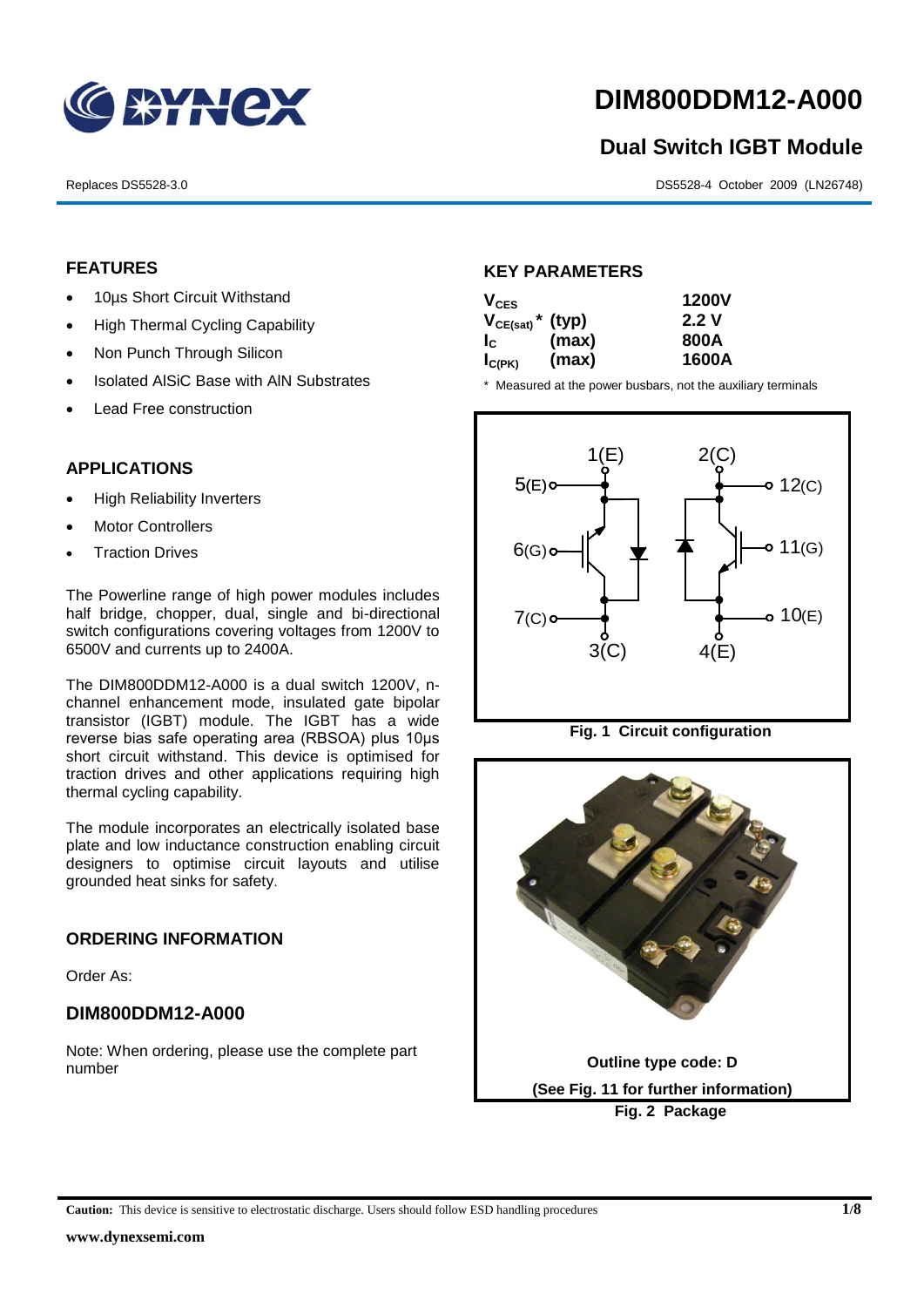#### **ABSOLUTE MAXIMUM RATINGS**

Stresses above those listed under 'Absolute Maximum Ratings' may cause permanent damage to the device. In extreme conditions, as with all semiconductors, this may include potentially hazardous rupture of the package. Appropriate safety precautions should always be followed. Exposure to Absolute Maximum Ratings may affect device reliability.

#### **Tcase = 25°C unless stated otherwise**

| Symbol            | <b>Parameter</b>                  | <b>Test Conditions</b>                                   | Max. | <b>Units</b> |
|-------------------|-----------------------------------|----------------------------------------------------------|------|--------------|
| $V_{CES}$         | Collector-emitter voltage         | $V_{GF} = 0V$                                            | 1200 | $\vee$       |
| $V_{GES}$         | Gate-emitter voltage              |                                                          | ±20  | $\vee$       |
| $I_{\rm C}$       | Continuous collector current      | $T_{\text{case}} = 85^{\circ}$ C                         | 800  | A            |
| $I_{C(PK)}$       | Peak collector current            | 1ms, $T_{\text{case}} = 115^{\circ}$ C                   | 1600 | A            |
| $P_{max}$         | Max. transistor power dissipation | $T_{\text{case}} = 25^{\circ}C$ , $T_i = 150^{\circ}C$   | 6940 | W            |
| $I^2t$            | Diode $I^2t$ value                | $V_R = 0$ , $t_p = 10$ ms, $T_i = 125$ °C                | 100  | $kA^2s$      |
| V <sub>isol</sub> | Isolation voltage - per module    | Commoned terminals to base plate.<br>AC RMS, 1 min, 50Hz | 2500 | $\vee$       |
| $Q_{PD}$          | Partial discharge - per module    | IEC1287, $V_1$ = 1300V, $V_2$ = 1000V, 50Hz RMS          | 10   | рC           |

#### **THERMAL AND MECHANICAL RATINGS**

| Internal insulation material:     | AIN              |
|-----------------------------------|------------------|
| Baseplate material:               | <b>AISiC</b>     |
| Creepage distance:                | 20 <sub>mm</sub> |
| Clearance:                        | 10 <sub>mm</sub> |
| CTI (Comparative Tracking Index): | 350              |

| <b>Symbol</b>                                   | <b>Parameter</b>                                      | <b>Test Conditions</b>                        | Min   | Typ. | <b>Max</b> | <b>Units</b> |
|-------------------------------------------------|-------------------------------------------------------|-----------------------------------------------|-------|------|------------|--------------|
| $R_{th(i-c)}$                                   | Thermal resistance -<br>transistor (per switch)       | Continuous dissipation -<br>junction to case  |       |      | 18         | °C/kW        |
| $R_{th(j-c)}$                                   | Thermal resistance -<br>diode (per switch)            | Continuous dissipation -<br>junction to case  |       |      | 40         | °C/kW        |
| $R_{th(c-h)}$                                   | Thermal resistance -<br>case to heatsink (per module) | Mounting torque XNm<br>(with mounting grease) |       |      | 8          | °C/kW        |
| $\mathsf{T}_\mathsf{i}$<br>Junction temperature |                                                       | Transistor                                    |       | ۰    | 150        | $^{\circ}C$  |
|                                                 |                                                       | Diode                                         |       | ۰    | 125        | $^{\circ}C$  |
| ${\mathsf T}_{\text{stg}}$                      | Storage temperature range                             |                                               | $-40$ | ٠    | 125        | $^{\circ}C$  |
|                                                 |                                                       | Mounting - M6                                 |       |      | 5          | <b>Nm</b>    |
|                                                 | Screw torque                                          | Electrical connections - M4                   |       |      | 2          | Nm           |
|                                                 |                                                       | Electrical connections - M8                   |       |      | 10         | <b>Nm</b>    |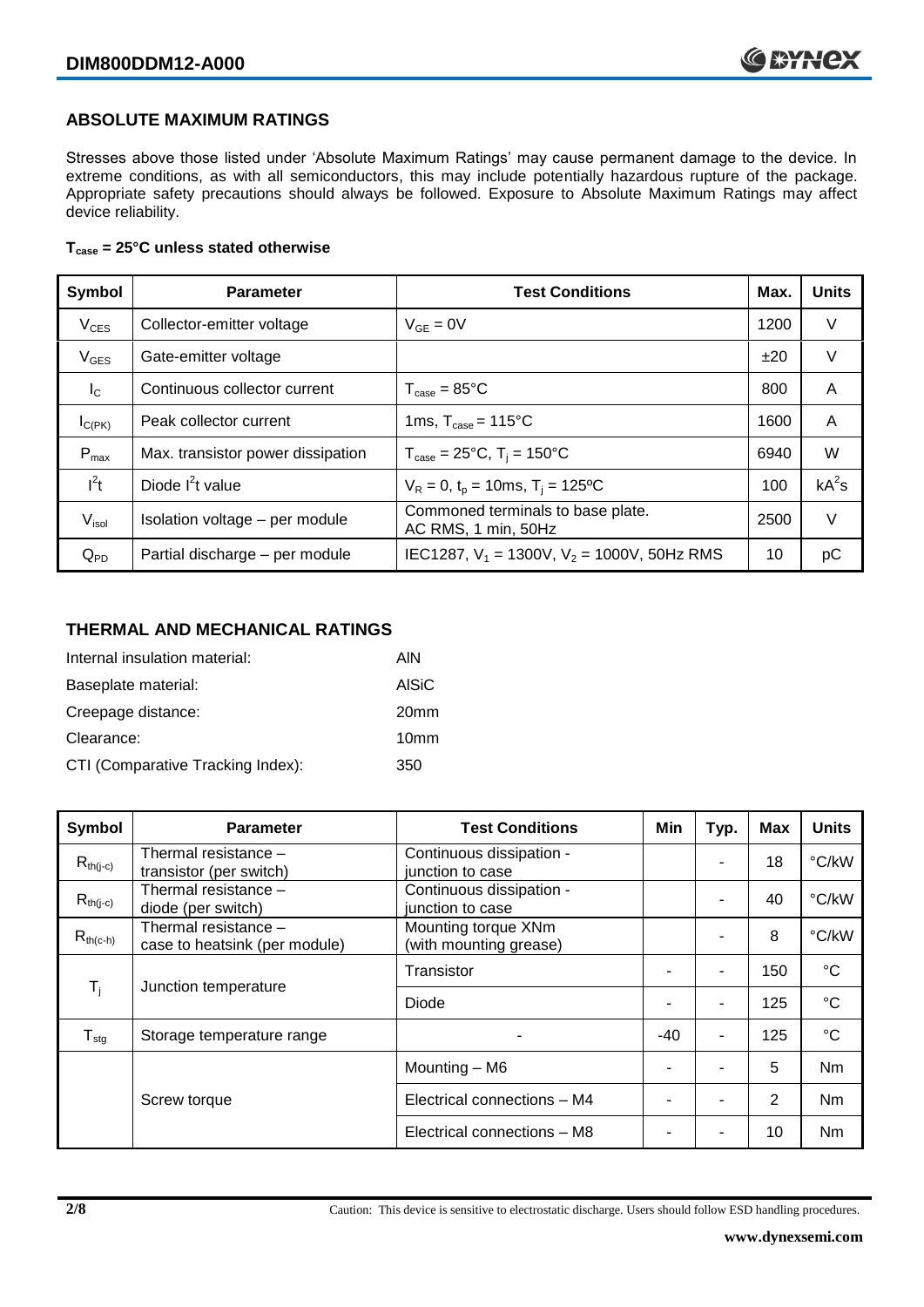#### **ELECTRICAL CHARACTERISTICS**

#### **Tcase = 25°C unless stated otherwise.**

| Symbol                                      | <b>Parameter</b>                               | <b>Test Conditions</b>                                                   |                | Min | <b>Typ</b> | <b>Max</b> | <b>Units</b> |
|---------------------------------------------|------------------------------------------------|--------------------------------------------------------------------------|----------------|-----|------------|------------|--------------|
|                                             |                                                | $V_{GF} = 0V$ , $V_{CE} = V_{CES}$                                       |                |     |            | 1          | mA           |
| $I_{\text{CES}}$                            | Collector cut-off current                      | $V_{GE} = 0V$ , $V_{CE} = V_{CES}$ , $T_{case} = 125$ °C                 |                |     |            | 25         | mA           |
| $I_{\text{GES}}$                            | Gate leakage current                           | $V_{GE} = \pm 20V$ , $V_{CE} = 0V$                                       |                |     |            | 4          | μA           |
| $V_{GE(TH)}$                                | Gate threshold voltage                         | $I_C = 40mA$ , $V_{GE} = V_{CE}$                                         |                | 4.5 | 5.5        | 6.5        | $\vee$       |
| $\ddagger$                                  | Collector-emitter                              | $V_{GE}$ = 15V, $I_C$ = 800A                                             |                |     | 2.2        | 2.8        | $\vee$       |
| $V_{CE(sat)}$                               | saturation voltage                             | $V_{GE}$ = 15V, $I_C$ = 800A, $T_i$ = 125°C                              |                |     | 2.6        | 3.2        | $\vee$       |
| $I_F$                                       | Diode forward current                          | <b>DC</b>                                                                |                |     |            | 800        | A            |
| $I_{FM}$                                    | Diode maximum forward current                  | $t_p = 1$ ms                                                             |                |     |            | 1600       | A            |
|                                             |                                                | $I_F = 800A$                                                             |                |     | 2.1        | 2.4        | $\vee$       |
| $V_F$ <sup>†</sup><br>Diode forward voltage | $I_F = 800A$ , T <sub>i</sub> = 125°C          |                                                                          |                | 2.1 | 2.4        | $\vee$     |              |
| $C_{\text{ies}}$                            | Input capacitance                              | $V_{CF} = 25V$ , $V_{GF} = 0V$ , f = 1MHz                                |                |     | 90         |            | nF           |
| $Q_q$                                       | Gate charge                                    | ±15V                                                                     |                |     | 9          |            | μC           |
| $C_{res}$                                   | Reverse transfer capacitance                   | $V_{CE} = 25V$ , $V_{GE} = 0V$ , f = 1MHz                                |                |     |            |            | nF           |
| $L_M$                                       | Module inductance - per switch                 |                                                                          |                |     | 20         |            | nH           |
| $R_{INT}$                                   | Internal transistor resistance -<br>per switch |                                                                          |                |     | 270        |            | $\mu\Omega$  |
|                                             |                                                | $T_i = 125$ °C, $V_{CC} = 900V$<br>$t_p \le 10 \mu s$ , $V_{GE} \le 15V$ | $\mathsf{I}_1$ |     | 5500       |            | A            |
| $\mathsf{SC}_{\mathsf{Data}}$               | Short circuit current, I <sub>SC</sub>         | $V_{CE \text{ (max)}} = V_{CES} - L^* \times dl/dt$<br>IEC 60747-9       | I <sub>2</sub> |     | 4500       |            | A            |

#### **Note:**

 $^{\dagger}$  Measured at the power busbars, not the auxiliary terminals

 $\check{}$  L is the circuit inductance +  $L_M$ 

**Caution:** This device is sensitive to electrostatic discharge. Users should follow ESD handling procedures **3/8**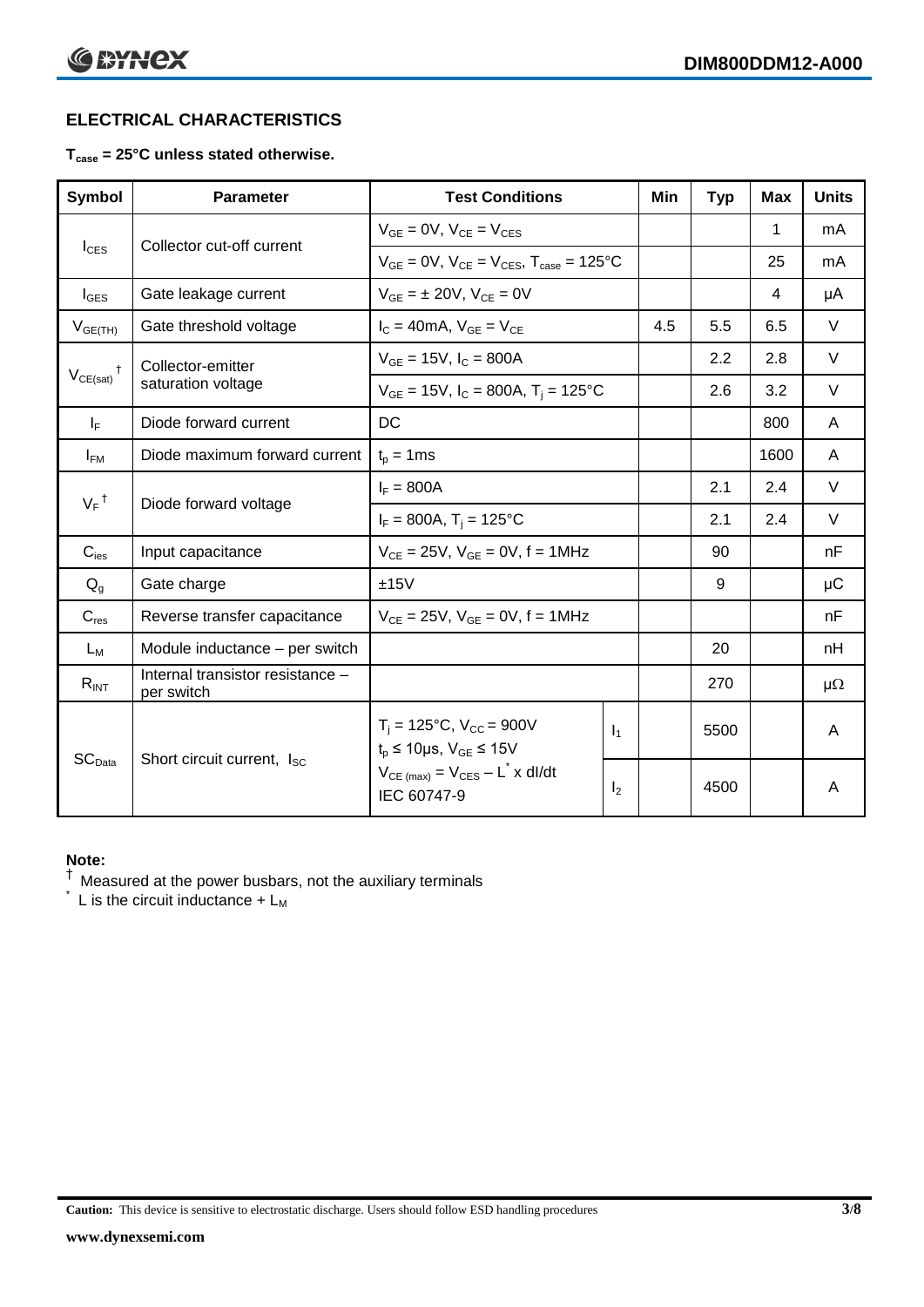#### **ELECTRICAL CHARACTERISTICS**

**Tcase = 25°C unless stated otherwise**

| Symbol              | <b>Parameter</b>               | <b>Test Conditions</b>                        | Min | Typ. | <b>Max</b> | <b>Units</b> |
|---------------------|--------------------------------|-----------------------------------------------|-----|------|------------|--------------|
| $t_{d(\text{off})}$ | Turn-off delay time            |                                               |     | 1250 |            | ns           |
| $t_{f}$             | Fall time                      | $I_{C} = 800A$<br>$V_{GF} = \pm 15V$          |     | 170  |            | ns           |
| $E_{\mathsf{OFF}}$  | Turn-off energy loss           | $V_{CF} = 600V$                               |     | 130  |            | mJ           |
| $t_{d(on)}$         | Turn-on delay time             | $R_{G(ON)} = 2.7\Omega$                       |     | 250  |            | ns           |
| $t_{r}$             | Rise time                      | $R_{G(OFF)} = 2.7\Omega$<br>$L_s \sim 100$ nH |     | 250  |            | ns           |
| $E_{ON}$            | Turn-on energy loss            |                                               |     | 80   |            | mJ           |
| $Q_{rr}$            | Diode reverse recovery charge  | $I_F = 800A$                                  |     | 80   |            | μC           |
| $I_{rr}$            | Diode reverse recovery current | $V_{CF} = 600V$                               |     | 380  |            | A            |
| $E_{rec}$           | Diode reverse recovery energy  | $dl_F/dt = 4200A/\mu s$                       |     | 30   |            | mJ           |

#### **Tcase = 125°C unless stated otherwise**

| Symbol              | <b>Parameter</b>               | <b>Test Conditions</b>                        | Min | Typ. | <b>Max</b> | <b>Units</b> |
|---------------------|--------------------------------|-----------------------------------------------|-----|------|------------|--------------|
| $t_{d(\text{off})}$ | Turn-off delay time            |                                               |     | 1500 |            | ns           |
| $t_{\rm f}$         | Fall time                      | $I_{C} = 800A$<br>$V_{GF} = \pm 15V$          |     | 200  |            | ns           |
| $E_{OFF}$           | Turn-off energy loss           | $V_{CF} = 600V$                               |     | 160  |            | mJ           |
| $t_{d(on)}$         | Turn-on delay time             | $R_{G(ON)} = 2.7\Omega$                       |     | 400  |            | ns           |
| $t_{r}$             | Rise time                      | $R_{G(OFF)} = 2.7\Omega$<br>$L_s \sim 100$ nH |     | 220  |            | ns           |
| $E_{ON}$            | Turn-on energy loss            |                                               |     | 120  |            | mJ           |
| $Q_{rr}$            | Diode reverse recovery charge  | $I_F = 800A$                                  |     | 160  |            | $\mu$ C      |
| $I_{rr}$            | Diode reverse recovery current | $V_{CE} = 600V$                               |     | 450  |            | A            |
| $E_{rec}$           | Diode reverse recovery energy  | $dl_F/dt = 4000A/\mu s$                       |     | 60   |            | mJ           |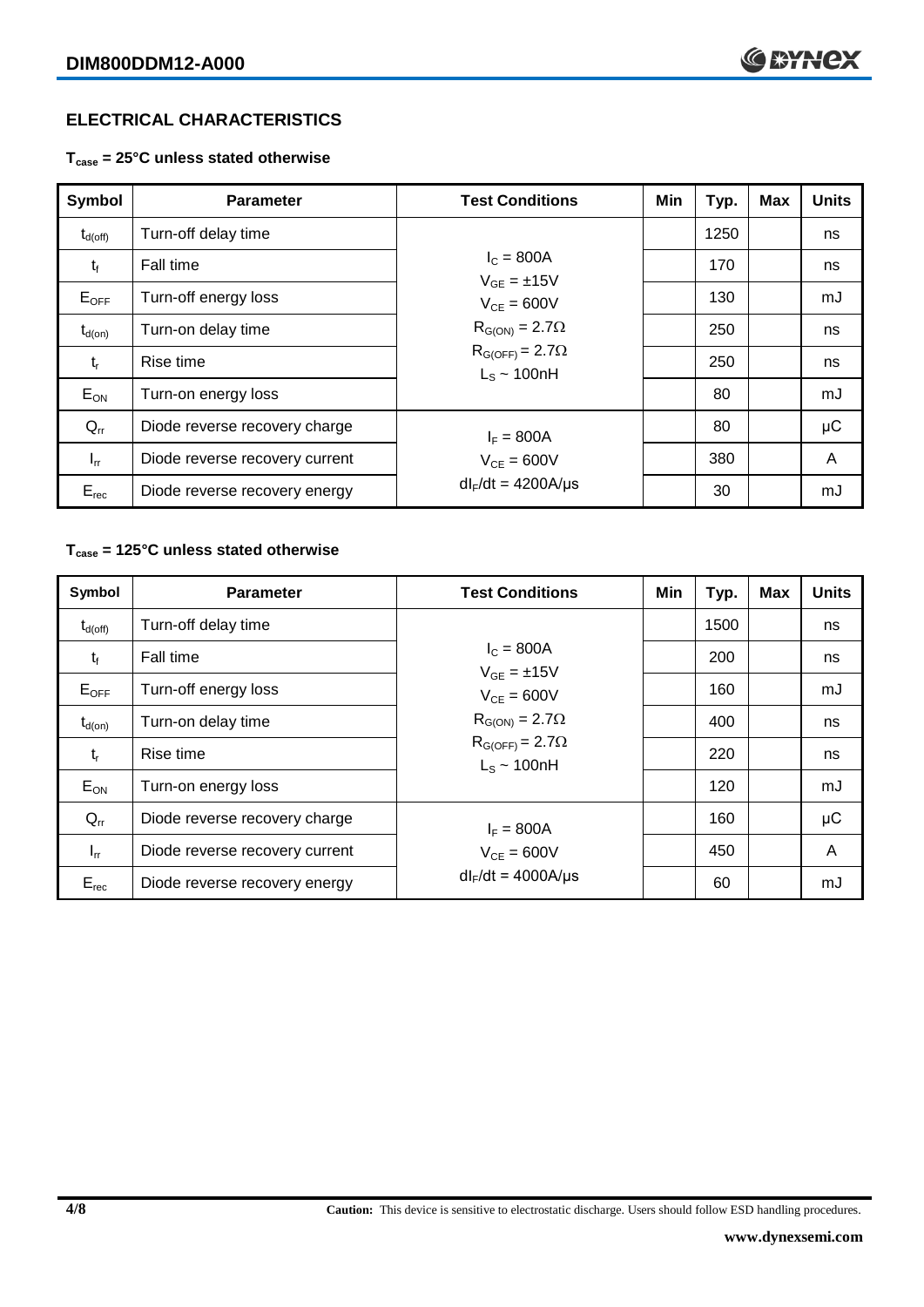

**Fig. 5 Typical switching energy vs collector current Fig. 6 Typical switching energy vs gate resistance**

**Caution:** This device is sensitive to electrostatic discharge. Users should follow ESD handling procedures **5/8**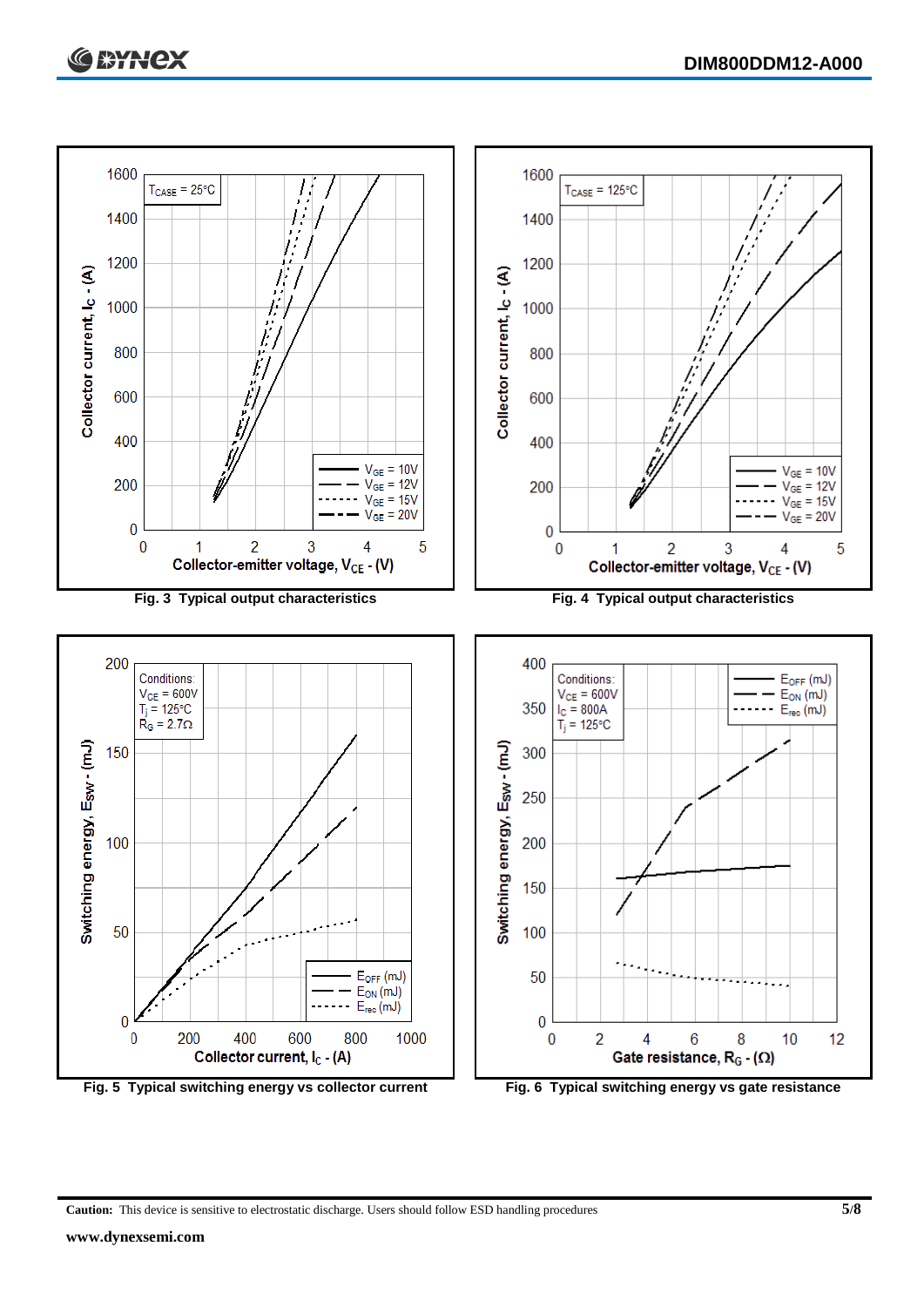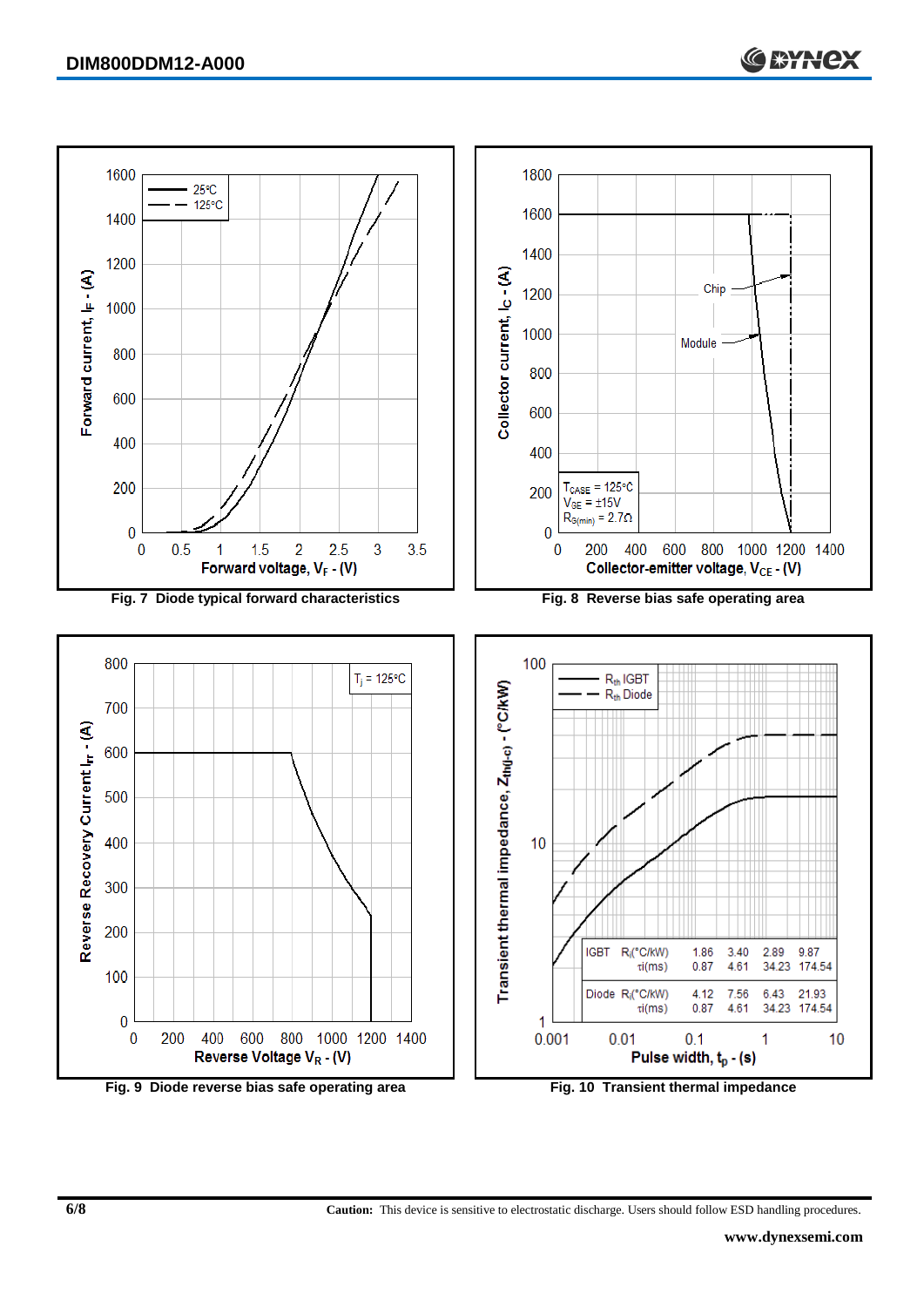

#### **PACKAGE DETAILS**

For further package information, please visit our website or contact Customer Services. All dimensions in mm, unless stated otherwise. **DO NOT SCALE.**



**Caution:** This device is sensitive to electrostatic discharge. Users should follow ESD handling procedures **7/8**